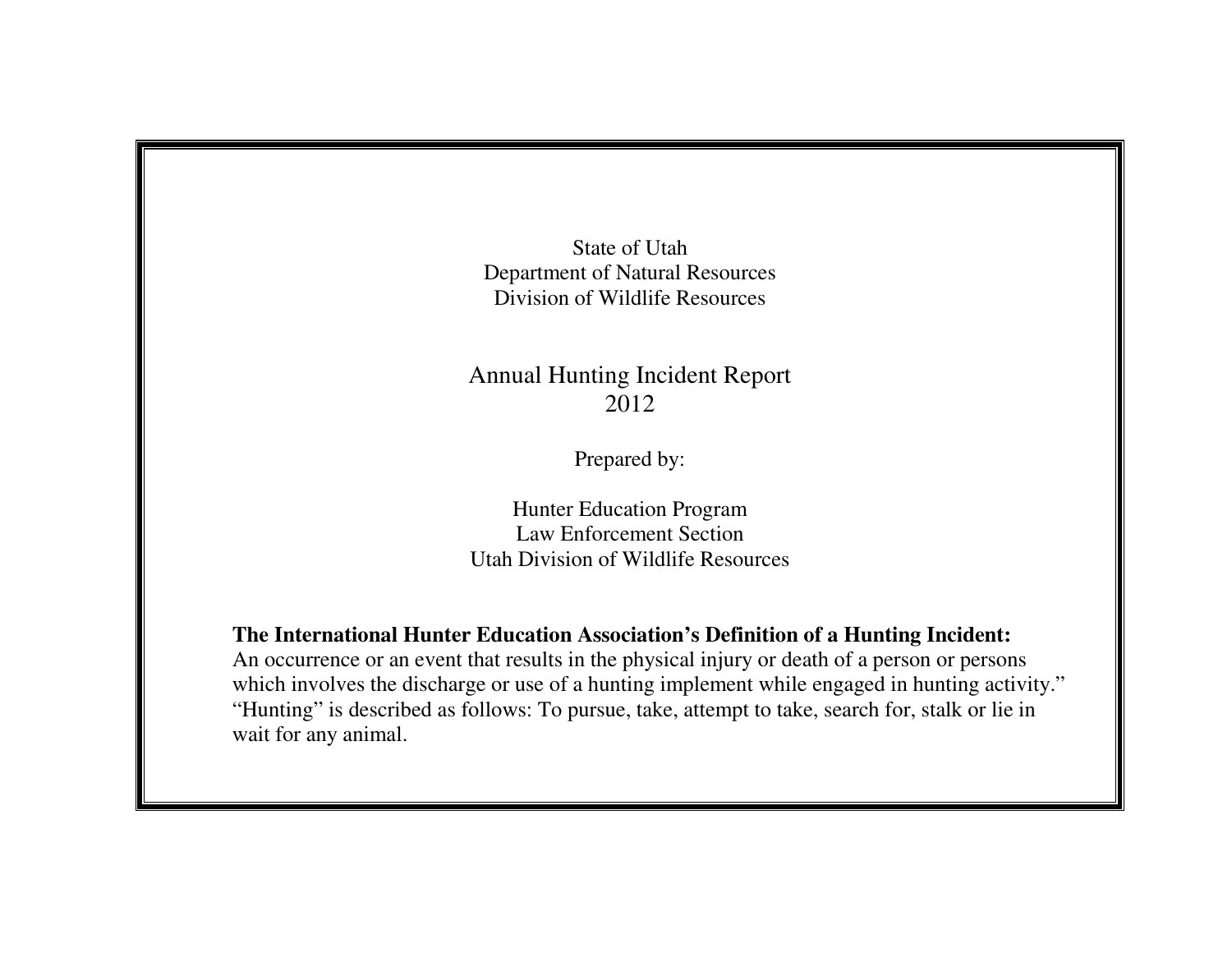| <b>NON-FATAL</b>                                                                                                                      |                                                                                                                                                                                                                                                                                                                                                                                                                                                                                                                    |                |                           |                         |               |  |  |
|---------------------------------------------------------------------------------------------------------------------------------------|--------------------------------------------------------------------------------------------------------------------------------------------------------------------------------------------------------------------------------------------------------------------------------------------------------------------------------------------------------------------------------------------------------------------------------------------------------------------------------------------------------------------|----------------|---------------------------|-------------------------|---------------|--|--|
|                                                                                                                                       |                                                                                                                                                                                                                                                                                                                                                                                                                                                                                                                    |                |                           |                         |               |  |  |
| VICTIM'S                                                                                                                              | <b>HUNTER EDUCATION</b>                                                                                                                                                                                                                                                                                                                                                                                                                                                                                            | <b>FIREARM</b> | SHOOTER'S                 | <b>HUNTER EDUCATION</b> | <b>GAME</b>   |  |  |
| AGE & SEX                                                                                                                             | <b>TRAINED</b>                                                                                                                                                                                                                                                                                                                                                                                                                                                                                                     | <b>USED</b>    | AGE & SEX                 | <b>TRAINED</b>          | <b>HUNTED</b> |  |  |
|                                                                                                                                       |                                                                                                                                                                                                                                                                                                                                                                                                                                                                                                                    |                |                           |                         |               |  |  |
| 53 year-old                                                                                                                           | Unknown                                                                                                                                                                                                                                                                                                                                                                                                                                                                                                            |                | ML Handgun Self inflicted |                         | Deer          |  |  |
| Male                                                                                                                                  |                                                                                                                                                                                                                                                                                                                                                                                                                                                                                                                    |                |                           |                         |               |  |  |
|                                                                                                                                       |                                                                                                                                                                                                                                                                                                                                                                                                                                                                                                                    |                |                           |                         |               |  |  |
| <b>Remarks:</b>                                                                                                                       | The victim was getting out of his truck and grabbed his .36 caliber black powder revolver by the frame with the<br>barrel pointed towards himself. The revolver was loaded and capped. It appears the hammer caught on<br>something and was partially pulled back, it then fell forward striking the primer and discharging the firearm.<br>The bullet struck the victim in the right chest and lodged near his spine. He was hunting alone and had to drive<br>himself several miles to be able to call for help. |                |                           |                         |               |  |  |
| <b>Possible Cause:</b><br>Careless handling of a firearm-failure to control the direction of the muzzle, loaded firearm in a vehicle. |                                                                                                                                                                                                                                                                                                                                                                                                                                                                                                                    |                |                           |                         |               |  |  |
| <b>Location of Incident: Box Elder County</b>                                                                                         |                                                                                                                                                                                                                                                                                                                                                                                                                                                                                                                    |                |                           |                         |               |  |  |
|                                                                                                                                       |                                                                                                                                                                                                                                                                                                                                                                                                                                                                                                                    |                |                           |                         |               |  |  |

| 15 year-old<br>Male                      | <b>Yes</b>                                                                                                                                                                                                                                                                                                              | Rifle | 6 year-old<br>Male | N <sub>0</sub> | Rabbits |  |
|------------------------------------------|-------------------------------------------------------------------------------------------------------------------------------------------------------------------------------------------------------------------------------------------------------------------------------------------------------------------------|-------|--------------------|----------------|---------|--|
| <b>Remarks:</b>                          | The victim was hunting rabbits with family. His younger brother was carrying a .22 rifle he had recently gotten<br>for Christmas. As the younger boy was walking around with the firearm it discharged and struck his brother.<br>The bullet entered the victim's back and exited his chest narrowly missing his heart. |       |                    |                |         |  |
| <b>Possible Cause:</b>                   | Careless handling of a firearm-failure to control the direction of the muzzle                                                                                                                                                                                                                                           |       |                    |                |         |  |
| <b>Location of Incident:</b> Kane County |                                                                                                                                                                                                                                                                                                                         |       |                    |                |         |  |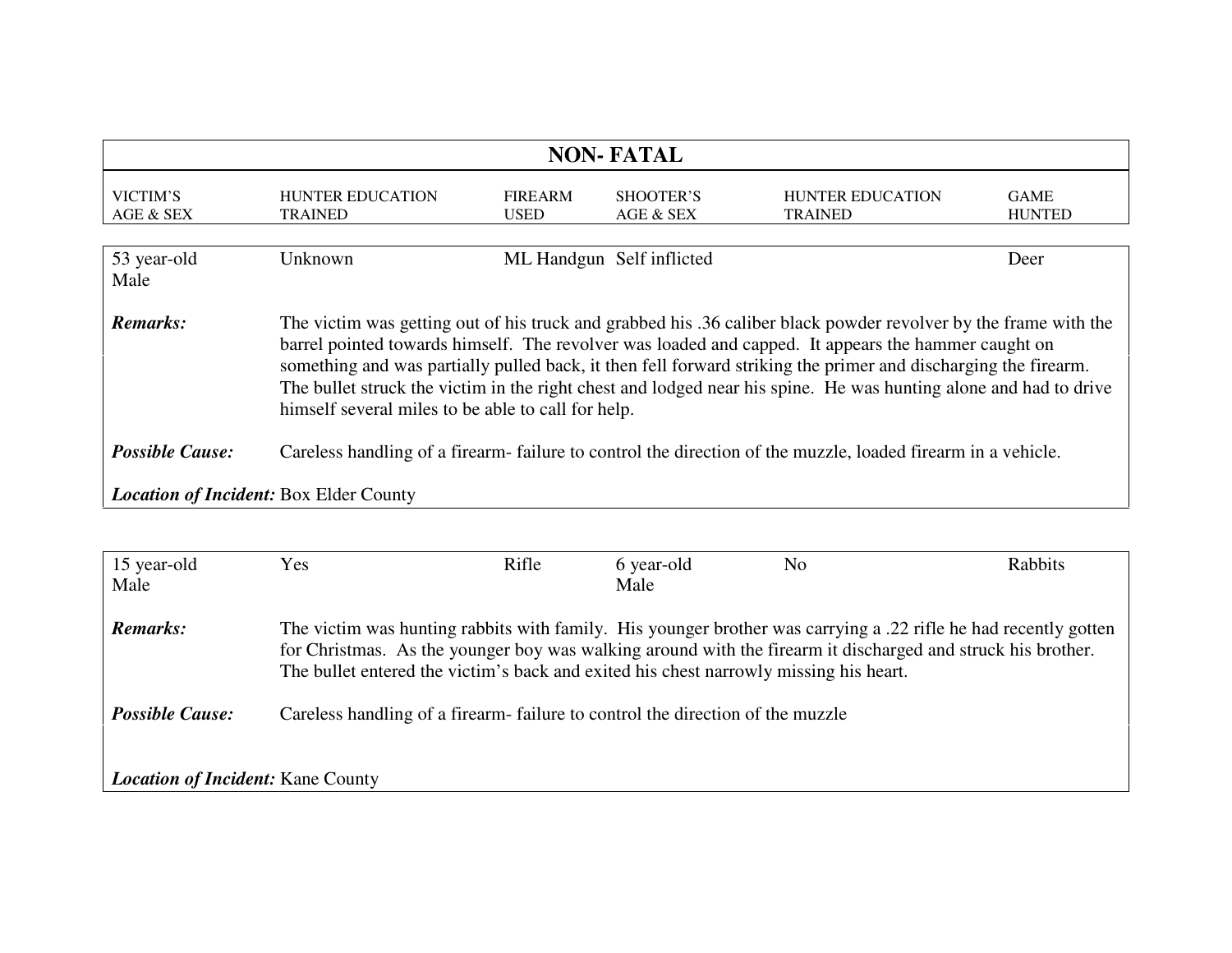| <b>NON-FATAL</b>                                                                                                                                                                                                                                                                                                                                                                                 |                                           |                               |                        |                                           |                              |  |
|--------------------------------------------------------------------------------------------------------------------------------------------------------------------------------------------------------------------------------------------------------------------------------------------------------------------------------------------------------------------------------------------------|-------------------------------------------|-------------------------------|------------------------|-------------------------------------------|------------------------------|--|
| VICTIM'S<br>AGE & SEX                                                                                                                                                                                                                                                                                                                                                                            | <b>HUNTER EDUCATION</b><br><b>TRAINED</b> | <b>FIREARM</b><br><b>USED</b> | SHOOTER'S<br>AGE & SEX | <b>HUNTER EDUCATION</b><br><b>TRAINED</b> | <b>GAME</b><br><b>HUNTED</b> |  |
| 54 year-old<br>Male                                                                                                                                                                                                                                                                                                                                                                              | Yes                                       | Rifle                         | 90 year-old<br>Male    | Unknown                                   | Deer                         |  |
| Two brothers and their father were hunting deer. One brother was driving an ATV with his father riding on<br>Remarks:<br>back. The other man was walking directly to the side of the ATV. The father was carrying a rifle which<br>discharged and the bullet struck the man walking alongside. The bullet traveled through his buttocks and<br>exiting fragments injured his left wrist as well. |                                           |                               |                        |                                           |                              |  |
| <b>Possible Cause:</b><br>Careless handling of a firearm-failure to control the direction of the muzzle, loaded firearm on an ATV.                                                                                                                                                                                                                                                               |                                           |                               |                        |                                           |                              |  |
| <b>Location of Incident:</b> Washington County                                                                                                                                                                                                                                                                                                                                                   |                                           |                               |                        |                                           |                              |  |

| 17 year-old                               | <b>Yes</b>                                                                                                                                                                                                                                                                                                                                                                                                                                                                                                                             | ML Rifle | 58 year-old | Unknown | Deer |  |
|-------------------------------------------|----------------------------------------------------------------------------------------------------------------------------------------------------------------------------------------------------------------------------------------------------------------------------------------------------------------------------------------------------------------------------------------------------------------------------------------------------------------------------------------------------------------------------------------|----------|-------------|---------|------|--|
| Male                                      |                                                                                                                                                                                                                                                                                                                                                                                                                                                                                                                                        |          | Male        |         |      |  |
| <b>Remarks:</b>                           | The victim and the shooter were muzzleloader hunting together and spotted several deer as they drove down the<br>road. They both jumped out of the truck and primed their firearms. The shooter had decided not to take a shot<br>at the deer and was attempting to let down the hammer on his gun. He lost control of the hammer and the gun<br>went off. The bullet hit the ground in front of the victim, but he was hit with multiple bullet fragments and<br>rocks. He received injuries to his right foot, calf, thigh and hand. |          |             |         |      |  |
| <b>Possible Cause:</b>                    | Careless handling of a firearm-failure to control the direction of the muzzle                                                                                                                                                                                                                                                                                                                                                                                                                                                          |          |             |         |      |  |
| <b>Location of Incident: Cache County</b> |                                                                                                                                                                                                                                                                                                                                                                                                                                                                                                                                        |          |             |         |      |  |